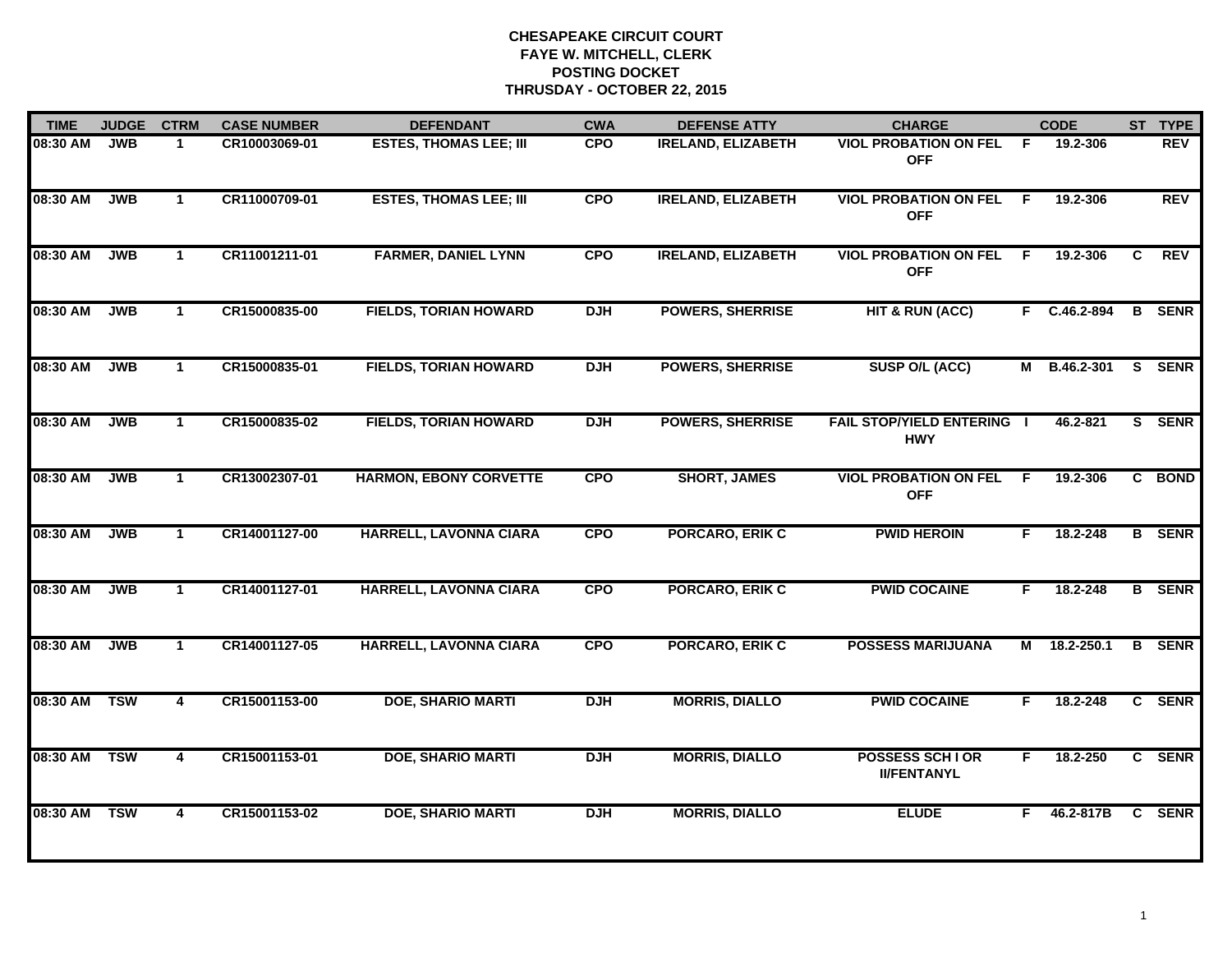| <b>TIME</b>   | <b>JUDGE</b> | <b>CTRM</b>             | <b>CASE NUMBER</b> | <b>DEFENDANT</b>                  | <b>CWA</b> | <b>DEFENSE ATTY</b>         | <b>CHARGE</b>                                 |    | <b>CODE</b>  |                | ST TYPE       |
|---------------|--------------|-------------------------|--------------------|-----------------------------------|------------|-----------------------------|-----------------------------------------------|----|--------------|----------------|---------------|
| 08:30 AM      | <b>TSW</b>   | 4                       | CR14001500-01      | <b>MCRAE-DIGGS, DSHARA NICOLE</b> | <b>AHM</b> | SMITH, HERMAN C; III        | <b>VIOL PROBATION ON FEL</b><br><b>OFF</b>    | F. | 19.2-306     | в              | <b>REV</b>    |
| 08:30 AM      | <b>TSW</b>   | 4                       | CR15001861-00      | <b>SMITH, RONALD ERIC; JR</b>     | <b>SNS</b> | <b>SHORT, JAMES</b>         | <b>VIOL PROBATION ON FEL</b><br><b>OFF</b>    | F  | 19.2-306     |                | C BOND        |
| 08:30 AM      | <b>TSW</b>   | $\overline{\mathbf{4}}$ | CR10003091-01      | <b>WILLIAMS, KEENON T</b>         | <b>AHM</b> | <b>Mason, Sharon Butler</b> | <b>VIOL SUSPENDED</b><br><b>SENTENCE</b>      | F. | 19.2-306     | $\overline{B}$ | <b>REV</b>    |
| 08:30 AM      | <b>TSW</b>   | 4                       | CR15000925-00      | <b>WILLIAMS, KEENON TERRELL</b>   | <b>AHM</b> | <b>JAMES, ANDREW</b>        | <b>POSSESS COCAINE</b>                        | F. | 18.2-250     |                | <b>B</b> SENR |
| 08:30 AM MATA |              | 5                       | CR15001182-00      | <b>ALSTON, TIFFANY MICHELLE</b>   | <b>DJH</b> | <b>HOLDER, WM JOSHUA</b>    | <b>GRAND LARCENY</b>                          | F. | $18.2 - 95$  |                | <b>B</b> SENT |
| 08:30 AM MATA |              | 5                       | CR15000804-01      | <b>MUMFORD, ANTHONY JAY</b>       | <b>AJS</b> | <b>SLAVEN, RONALD</b>       | POSS GUN W/SELL SCH I/II F<br><b>DRUG</b>     |    | 18.2-308.4   | $\mathbf{c}$   | <b>SENR</b>   |
| 08:30 AM MATA |              | 5                       | CR15000804-02      | <b>MUMFORD, ANTHONY JAY</b>       | <b>AJS</b> | <b>SLAVEN, RONALD</b>       | <b>PWID COCAINE</b>                           | F. | 18.2-248     |                | C SENR        |
| 08:30 AM MATA |              | 5                       | CR15001126-00      | <b>SEABORN, GEORGE JUNIOUS</b>    | <b>AJS</b> | <b>STOKES, MARK</b>         | <b>HABITUAL OFFENDER-</b><br><b>PRIOR OFF</b> |    | F B.46.2-357 |                | C SENR        |
| 08:30 AM MATA |              | 5                       | CR15000964-00      | <b>WILLIAMS, JAMIE LATOYA</b>     | <b>AJS</b> | <b>BLACK, HUGH E; III</b>   | <b>PWID COCAINE</b>                           | F. | 18.2-248     |                | <b>B</b> SENR |
| 08:30 AM      | <b>RDS</b>   | 6                       | CR15000719-00      | <b>JOYNER, CHARLES EDWARD; JR</b> | <b>ASA</b> | <b>WEGMAN, ROBERT</b>       | <b>HABITUAL OFFENDER</b>                      | М  | 46.2-357     |                | <b>B</b> SENR |
| 08:30 AM      | <b>RDS</b>   | 6                       | CR15000719-01      | <b>JOYNER, CHARLES EDWARD; JR</b> | <b>ASA</b> | <b>WEGMAN, ROBERT</b>       | DWI, 1ST                                      |    | M A.18.2-266 |                | <b>B</b> SENR |
| 08:30 AM      | <b>RDS</b>   | 6                       | CR14002507-00      | <b>MORGAN, BRANDON KEITH</b>      | <b>MLK</b> | <b>BARLOW, JASON</b>        | <b>POSSESS</b><br><b>HYDROMORPHONE</b>        | F  | 18.2-250     |                | <b>B</b> SENR |
| 08:30 AM      | <b>RDS</b>   | 6                       | CR15001309-01      | <b>MORGAN, BRANDON KEITH</b>      | <b>ASA</b> | <b>HOLDER, WM JOSHUA</b>    | <b>PWID AMPHETAMINE</b>                       | F  | 18.2-248     |                | C SENR        |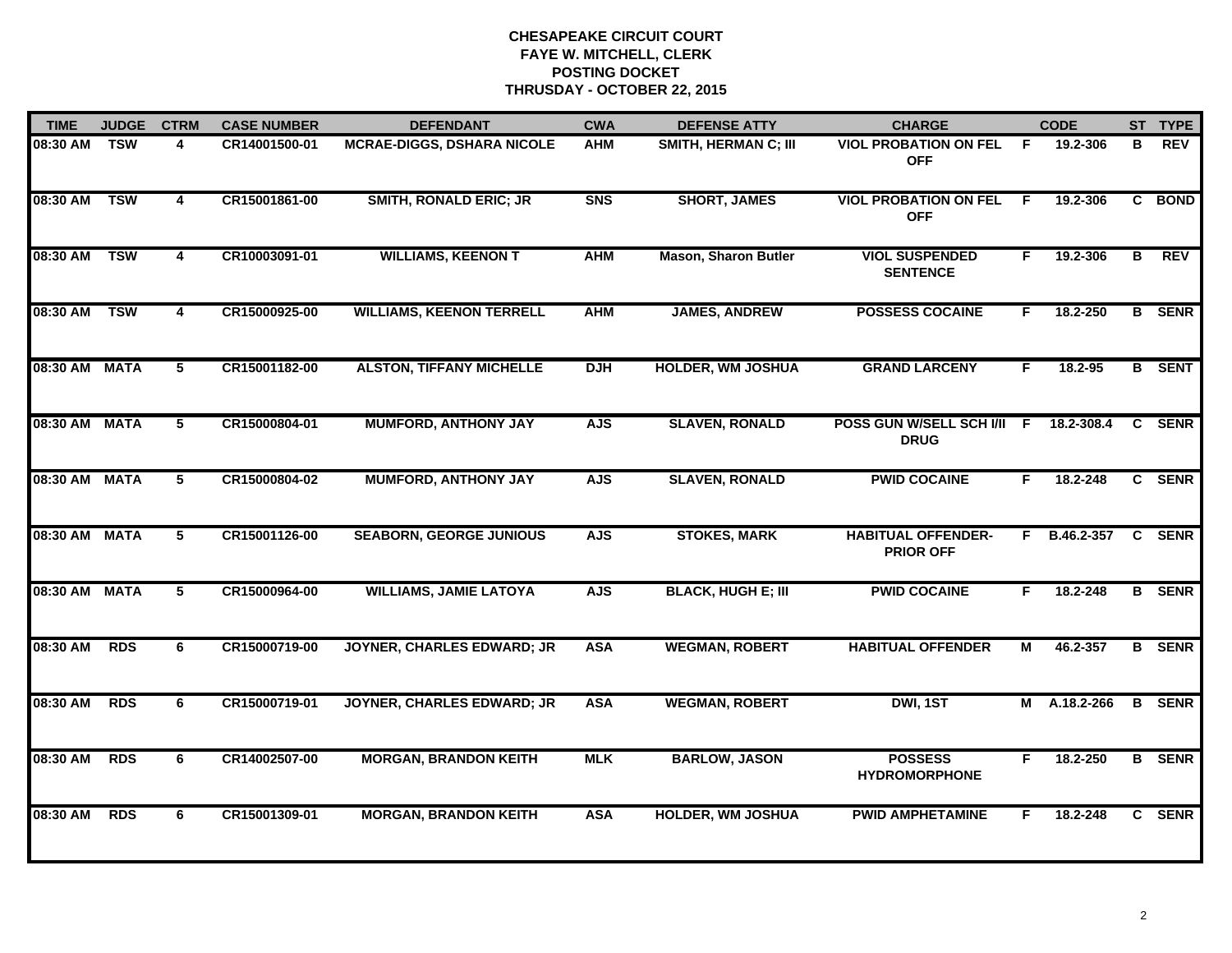| <b>TIME</b>   | <b>JUDGE</b> | <b>CTRM</b> | <b>CASE NUMBER</b> | <b>DEFENDANT</b>                | <b>CWA</b> | <b>DEFENSE ATTY</b> | <b>CHARGE</b>                                |     | <b>CODE</b> |              | ST TYPE         |
|---------------|--------------|-------------|--------------------|---------------------------------|------------|---------------------|----------------------------------------------|-----|-------------|--------------|-----------------|
| 08:30 AM      | <b>RDS</b>   | 6           | CR13001792-01      | <b>SCRIBNER, VICTORIA MARIE</b> | <b>BKF</b> | <b>SHORT, JAMES</b> | <b>VIOL PROBATION ON FEL</b><br><b>OFF</b>   | F.  | 19.2-306    | C.           | <b>REV</b>      |
| 09:00 AM MATA |              | 5           | CR12000704-01      | <b>CAMPSON, RUSTY LEIGH</b>     | CLB        |                     | <b>VIOL PROBATION ON FEL F</b><br><b>OFF</b> |     | 19.2-306    | $\mathbf{o}$ | DC.             |
| 09:00 AM MATA |              | 5           | CR11000365-00      | <b>CANIELY, EUGENE; JR</b>      | CLB        |                     | <b>VIOL PROBATION ON FEL</b><br><b>OFF</b>   | - F | 19.2-306    | $\mathbf{o}$ | $\overline{DC}$ |
| 09:00 AM MATA |              | 5           | CR13001747-06      | <b>EVANS, MARK CHRISTOPHER</b>  | <b>CLB</b> |                     | <b>VIOL PROBATION ON FEL F</b><br><b>OFF</b> |     | 19.2-306    | $\mathbf{o}$ | DC.             |
| 09:00 AM MATA |              | 5           | CR14002479-00      | <b>EVANS, MARK CHRISTOPHER</b>  | CLB        |                     | <b>GRAND LARCENY</b>                         | F.  | 18.2-95     | $\mathbf{o}$ | $\overline{DC}$ |
| 09:00 AM MATA |              | 5           | CR10002543-01      | <b>FULLER, EARL; III</b>        | CLB        |                     | <b>VIOL PROBATION ON FEL F</b><br><b>OFF</b> |     | 19.2-306    | $\mathbf{o}$ | DC.             |
| 09:00 AM MATA |              | 5           | CR13001283-00      | <b>HOSKIE, JOHN FLOYD</b>       | CLB        |                     | <b>PETIT LARCENY 3RD</b><br><b>OFFENSE</b>   | F.  | 18.2-96     | $\mathbf{o}$ | $\overline{DC}$ |
| 09:00 AM MATA |              | 5           | CR12002168-02      | <b>JONES, GARNETT DONTE</b>     | CLB        |                     | <b>VIOL PROBATION ON FEL F</b><br><b>OFF</b> |     | 19.2-306    | $\mathbf{o}$ | $\overline{DC}$ |
| 09:00 AM      | <b>MATA</b>  | 5           | CR12000781-10      | <b>KIDD, NATHAN RAY</b>         | CLB        |                     | <b>VIOL PROBATION ON FEL</b><br><b>OFF</b>   | -F  | 19.2-306    | $\mathbf{o}$ | DC.             |
| 09:00 AM MATA |              | 5           | CR14000047-00      | <b>KIDD, NATHAN RAY</b>         | CLB        |                     | PETIT LARCENY 3RD OFF                        | - F | 18.2-96     | $\mathbf{o}$ | $\overline{DC}$ |
| 09:00 AM MATA |              | 5           | CR11001795-02      | <b>MYERS, PATRICIA LYNNE</b>    | CLB        |                     | <b>VIOL PROBATION ON FEL F</b><br><b>OFF</b> |     | 19.2-306    | $\mathbf{o}$ | $\overline{DC}$ |
| 09:00 AM MATA |              | 5           | CR14000052-00      | <b>PHIELDS, BRENT ALLEN</b>     | <b>CLB</b> |                     | POSS SCH I/II CONT SUB                       | F.  | 18.2-250    | $\mathbf{o}$ | $\overline{DC}$ |
| 09:00 AM MATA |              | 5           | CR14000075-01      | <b>PHIELDS, BRENT ALLEN</b>     | CLB        |                     | <b>FORGERY CHECK</b>                         | F.  | 18.2-172    | $\Omega$     | $\overline{DC}$ |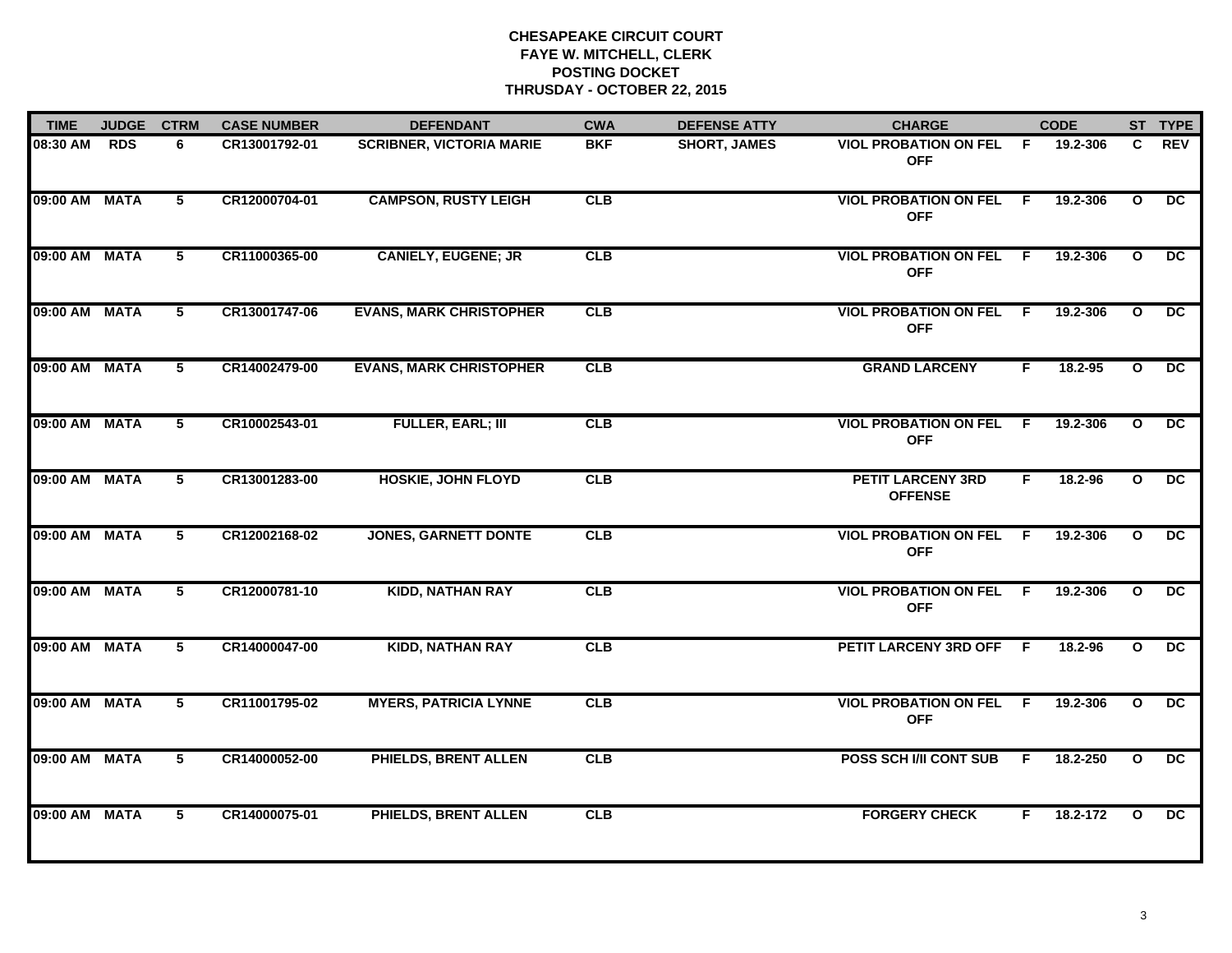| <b>TIME</b>   | <b>JUDGE</b> | <b>CTRM</b> | <b>CASE NUMBER</b> | <b>DEFENDANT</b>                   | <b>CWA</b> | <b>DEFENSE ATTY</b> | <b>CHARGE</b>                                 |    | <b>CODE</b>   |              | ST TYPE         |
|---------------|--------------|-------------|--------------------|------------------------------------|------------|---------------------|-----------------------------------------------|----|---------------|--------------|-----------------|
| 09:00 AM MATA |              | 5           | CR14000075-03      | PHIELDS, BRENT ALLEN               | <b>CLB</b> |                     | <b>FORGE CHECK</b>                            | F. | 18.2-172      | $\mathbf{o}$ | DC.             |
| 09:00 AM MATA |              | 5           | CR14000075-05      | <b>PHIELDS, BRENT ALLEN</b>        | CLB        |                     | <b>FORGE CHECK</b>                            | F. | 18.2-172      | $\mathbf{o}$ | DC.             |
| 09:00 AM      | <b>MATA</b>  | $5^{\circ}$ | CR14000673-01      | <b>REYNOLDS, RONALD MARVIN; JR</b> | CLB        |                     | <b>VIOL PROBATION ON FEL</b><br><b>OFF</b>    | E  | 19.2-306      | $\mathbf{o}$ | DC              |
| 09:00 AM MATA |              | 5           | CR15000063-00      | <b>REYNOLDS, RONALD MARVIN; JR</b> | <b>CLB</b> |                     | <b>GRAND LARCENY</b>                          | F. | $18.2 - 95$   | C.           | $\overline{DC}$ |
| 09:00 AM MATA |              | 5           | CR15000063-01      | <b>REYNOLDS, RONALD MARVIN; JR</b> | CLB        |                     | <b>FAIL TO APPEAR, MISD</b><br><b>OFFENSE</b> | М  | 19.2-128      | C            | DC              |
| 09:00 AM MATA |              | 5           | CR12000207-01      | <b>RHODES, WILLIAM HERBERT; IV</b> | CLB        |                     | <b>VIOL PROBATION ON FEL F</b><br><b>OFF</b>  |    | 19.2-306      | $\mathbf{o}$ | DC.             |
| 09:00 AM MATA |              | $5^{\circ}$ | CR12000339-04      | <b>RIGAS, EMANUEL LOUKAS</b>       | CLB        |                     | <b>VIOL PROBATION ON FEL</b><br><b>OFF</b>    | F  | 19.2-306      | $\mathbf{o}$ | DC.             |
| 09:00 AM MATA |              | $5^{\circ}$ | CR13001767-00      | <b>SPRUILL, JENNIFER EUGENIA</b>   | <b>DAW</b> |                     | <b>FORGE CHECK</b>                            | F. | 18.2-172      | $\mathbf{o}$ | DC              |
| 09:00 AM MATA |              | 5           | CR13001767-01      | <b>SPRUILL, JENNIFER EUGENIA</b>   | CLB        |                     | <b>UTTER FORGED CHECK</b>                     | F. | 18.2-172      | $\mathbf{o}$ | $\overline{DC}$ |
| 09:00 AM      | <b>MATA</b>  | 5           | CR10002306-01      | <b>WILLIAMS, DANLADI WILLIAMS</b>  | CLB        |                     | <b>VIOL PROBATION ON FEL</b><br><b>OFF</b>    | F. | 19.2-306      | $\mathbf{o}$ | DC              |
| 09:30 AM      | <b>RDS</b>   | 6           | CR15001901-00      | <b>BAILEY, RUDOLPH LEE</b>         |            |                     | <b>VIOL PROBATION ON FEL F</b><br><b>OFF</b>  |    | 19.2-306      |              | C ADAT          |
| 09:30 AM      | <b>RDS</b>   | 6           | CR10001017-03      | <b>EALEY, LAMAR DONTE</b>          |            |                     | <b>VIOL PROBATION ON FEL</b><br><b>OFF</b>    | F. | 19.2-306      |              | <b>ADAT</b>     |
| 09:30 AM      | <b>RDS</b>   | 6           | CR15001896-00      | <b>PRATT, ROBERT THOMAS</b>        | <b>LML</b> |                     | <b>STALKING</b>                               | М  | $18.2 - 60.3$ |              | <b>B</b> ADAT   |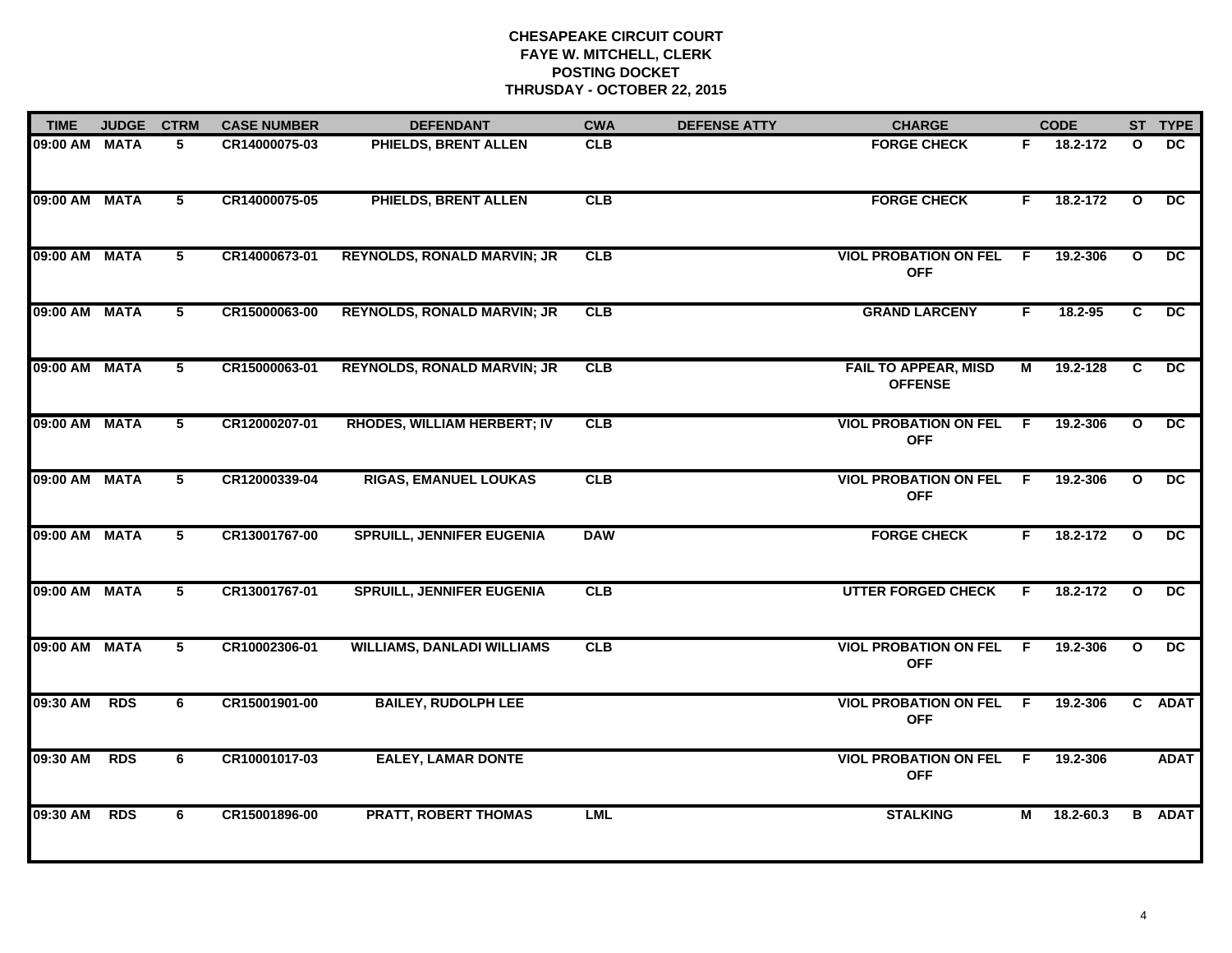| <b>TIME</b> | <b>JUDGE</b> | <b>CTRM</b>  | <b>CASE NUMBER</b> | <b>DEFENDANT</b>                 | <b>CWA</b> | <b>DEFENSE ATTY</b>      | <b>CHARGE</b>                                     |              | <b>CODE</b>  |                | ST TYPE       |
|-------------|--------------|--------------|--------------------|----------------------------------|------------|--------------------------|---------------------------------------------------|--------------|--------------|----------------|---------------|
| 09:30 AM    | <b>RDS</b>   | 6            | CR12000099-03      | <b>TUCKER, SANDI LEE</b>         |            |                          | <b>VIOL PROBATION ON FEL</b><br><b>OFF</b>        | F            | 19.2-306     | C.             | <b>ADAT</b>   |
| 09:30 AM    | <b>RDS</b>   | 6            | CR13001508-00      | <b>WRIGHT, JASON EVERETTE</b>    | <b>AHM</b> | <b>PASS, STEPHANIE</b>   | <b>MALICIOUS WOUNDING</b>                         | F.           | $18.2 - 51$  | В              | <b>AC</b>     |
| 10:00 AM    | <b>JWB</b>   | $\mathbf{1}$ | CR15001964-00      | <b>BASS, JAMES CORNELL</b>       | <b>AJS</b> | <b>GLASS, DALTON</b>     | <b>GRAND LARCENY</b>                              | F.           | 18.2-95      |                | C PLEA        |
| 10:00 AM    | <b>JWB</b>   | $\mathbf{1}$ | CR15001964-01      | <b>BASS, JAMES CRORNELL</b>      | <b>AJS</b> | <b>GLASS, DALTON</b>     | <b>UNAUTHORIZED USE OF</b><br><b>VEHICLE</b>      |              | F A.18.2-102 | C.             | <b>PLEA</b>   |
| 10:00 AM    | <b>JWB</b>   | $\mathbf{1}$ | CR15002011-00      | <b>CHAPMAN, JAMISON S</b>        | <b>CPO</b> | <b>BARLOW, JASON</b>     | <b>BOND APPEAL</b>                                | $\mathbf{o}$ | 19.2-124     |                | C BOND        |
| 10:00 AM    | <b>JWB</b>   | $\mathbf{1}$ | CR15000790-00      | <b>HOPPE, DAVID HENSLEY</b>      | <b>PLC</b> | <b>SWARTZ, JEFFREY</b>   | <b>POSSESS HEROIN</b>                             | F.           | 18.2-250     |                | C PLEA        |
| 10:00 AM    | <b>JWB</b>   | $\mathbf{1}$ | CR15000790-01      | <b>HOPPE, DAVID HENSLEY</b>      | PLC        | <b>SWARTZ, JEFFREY</b>   | <b>FTA-TRYL</b>                                   | М            | 18.2-456     | $\overline{c}$ | <b>CAP</b>    |
| 10:00 AM    | <b>JWB</b>   | $\mathbf 1$  | CR15001829-00      | <b>KITT, JUWAN WILLIAM</b>       | <b>AMF</b> | Crook, Heather B.        | <b>STRANGULATION</b>                              | F.           | 18.2-51.6    |                | C BOND        |
| 10:00 AM    | <b>JWB</b>   | $\mathbf{1}$ | CR15001391-00      | <b>NICHOLSON, WILLIAM ADRIAN</b> | <b>BKF</b> | Ortiz, Kathleen A        | <b>FORGE CHECK</b>                                | F.           | 18.2-172     |                | <b>B</b> PLEA |
| 10:00 AM    | <b>JWB</b>   | $\mathbf 1$  | CR15001391-01      | <b>NICHOLSON, WILLIAM ADRIAN</b> | <b>BKF</b> | Ortiz, Kathleen A        | <b>UTTER FORGED CHECK</b>                         | F            | 18.2-172     | B.             | <b>PLEA</b>   |
| 10:00 AM    | <b>JWB</b>   | $\mathbf{1}$ | CR15001391-02      | <b>NICHOLSON, WILLIAM ADRIAN</b> | <b>BKF</b> | Ortiz, Kathleen A        | <b>OBTAIN MONEY BY FALSE F</b><br><b>PRET-ATT</b> |              | 18.2-178     |                | <b>B</b> PLEA |
| 10:00 AM    | <b>JWB</b>   | $\mathbf{1}$ | CR15001403-00      | <b>SAWYER, MARK TERRELL; JR</b>  | <b>AJS</b> | <b>WENTWORTH, RACHEL</b> | <b>POSSESS</b><br><b>METHYLPHENIDATE</b>          | F            | 18.2-250     |                | <b>B</b> TRYL |
| 10:00 AM    | <b>JWB</b>   | $\mathbf 1$  | CR15002006-00      | <b>WOODEN, DE'QUAN M</b>         | <b>DJH</b> | <b>TITTER, JENNIFER</b>  | <b>BOND APPEAL</b>                                | $\mathbf{o}$ | 19.2-124     | C.             | <b>BOND</b>   |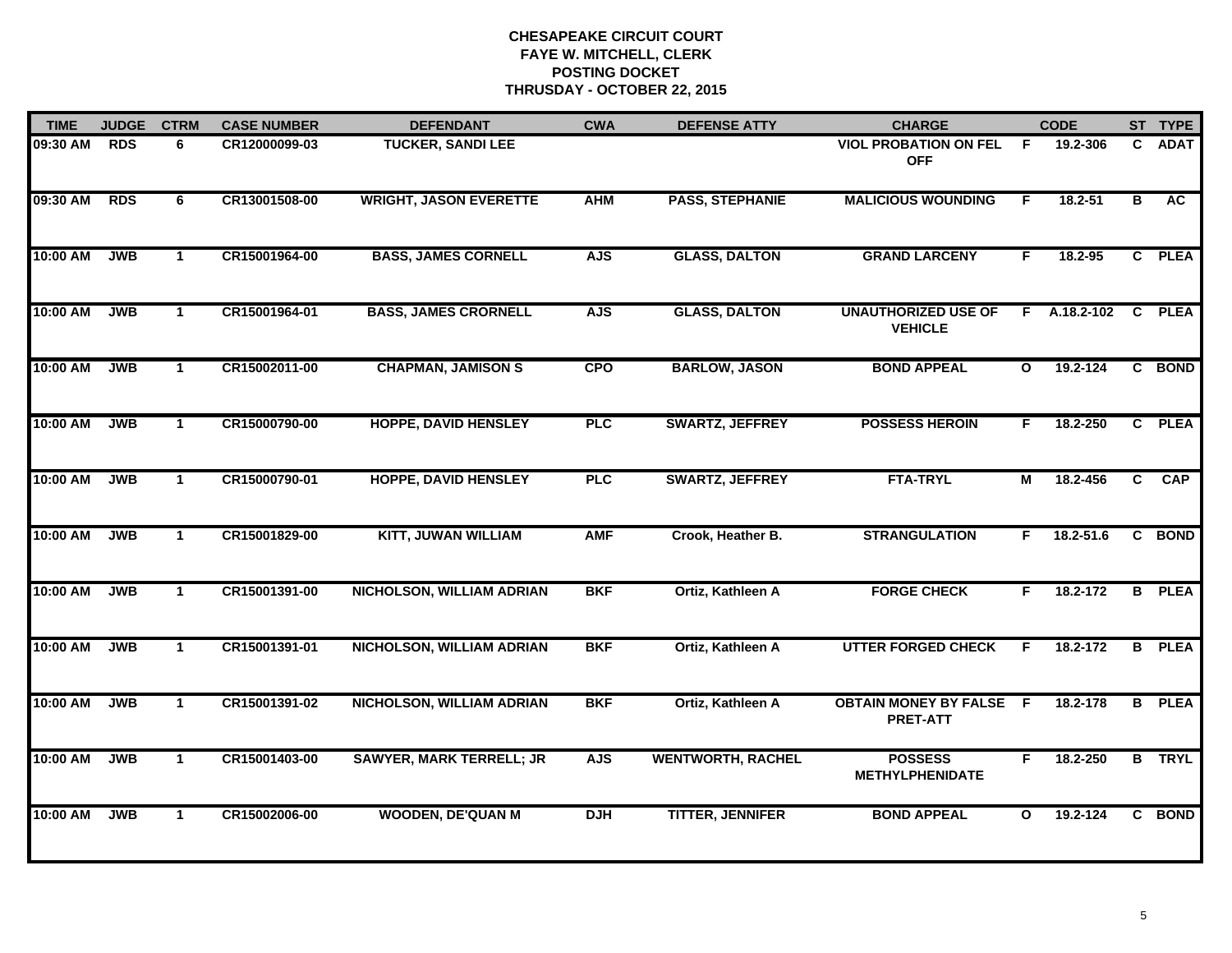| <b>TIME</b> | <b>JUDGE</b> | <b>CTRM</b> | <b>CASE NUMBER</b> | <b>DEFENDANT</b>            | <b>CWA</b> | <b>DEFENSE ATTY</b>       | <b>CHARGE</b>                                 |              | <b>CODE</b> | <b>ST</b> | <b>TYPE</b> |
|-------------|--------------|-------------|--------------------|-----------------------------|------------|---------------------------|-----------------------------------------------|--------------|-------------|-----------|-------------|
| 10:00 AM    | <b>EPG</b>   | 3           | CR15001552-00      | <b>CHANCE, ALAN PAUL</b>    | <b>ASA</b> | <b>Buyrn, William E</b>   | <b>HABITUAL OFFENDER-</b><br><b>PRIOR OFF</b> | F.           | B.46.2-357  | в         | <b>PLEA</b> |
| 10:00 AM    | <b>EPG</b>   | 3           | CR15001958-00      | <b>KOON, COLEY ALLEN</b>    | <b>ASA</b> | <b>BLACK, HUGH E; III</b> | <b>BOND APPEAL</b>                            | $\mathbf{o}$ | 19.2-124    | C.        | <b>BOND</b> |
| 10:00 AM    | <b>EPG</b>   | 3           | CR15001624-00      | <b>LAWRENCE, THOMAS; II</b> | <b>ASA</b> | <b>SPENCER, JO ANNE</b>   | <b>ELUDE POLICE</b>                           | F.           | 46.2-817B   | C.        | <b>TRYL</b> |
| 10:00 AM    | <b>EPG</b>   | 3           | CR15001624-01      | <b>LAWRENCE, THOMAS; II</b> | <b>ASA</b> | <b>SPENCER, JO ANNE</b>   | <b>NO HELMET</b>                              |              | 46.2-910    | S.        | <b>TRYL</b> |
| 10:00 AM    | <b>EPG</b>   | 3           | CR15001624-02      | <b>LAWRENCE, THOMAS; II</b> | <b>ASA</b> | <b>SPENCER, JO ANNE</b>   | <b>RESISTING ARREST</b>                       | M            | 18.2-479.1  | C.        | <b>TRYL</b> |